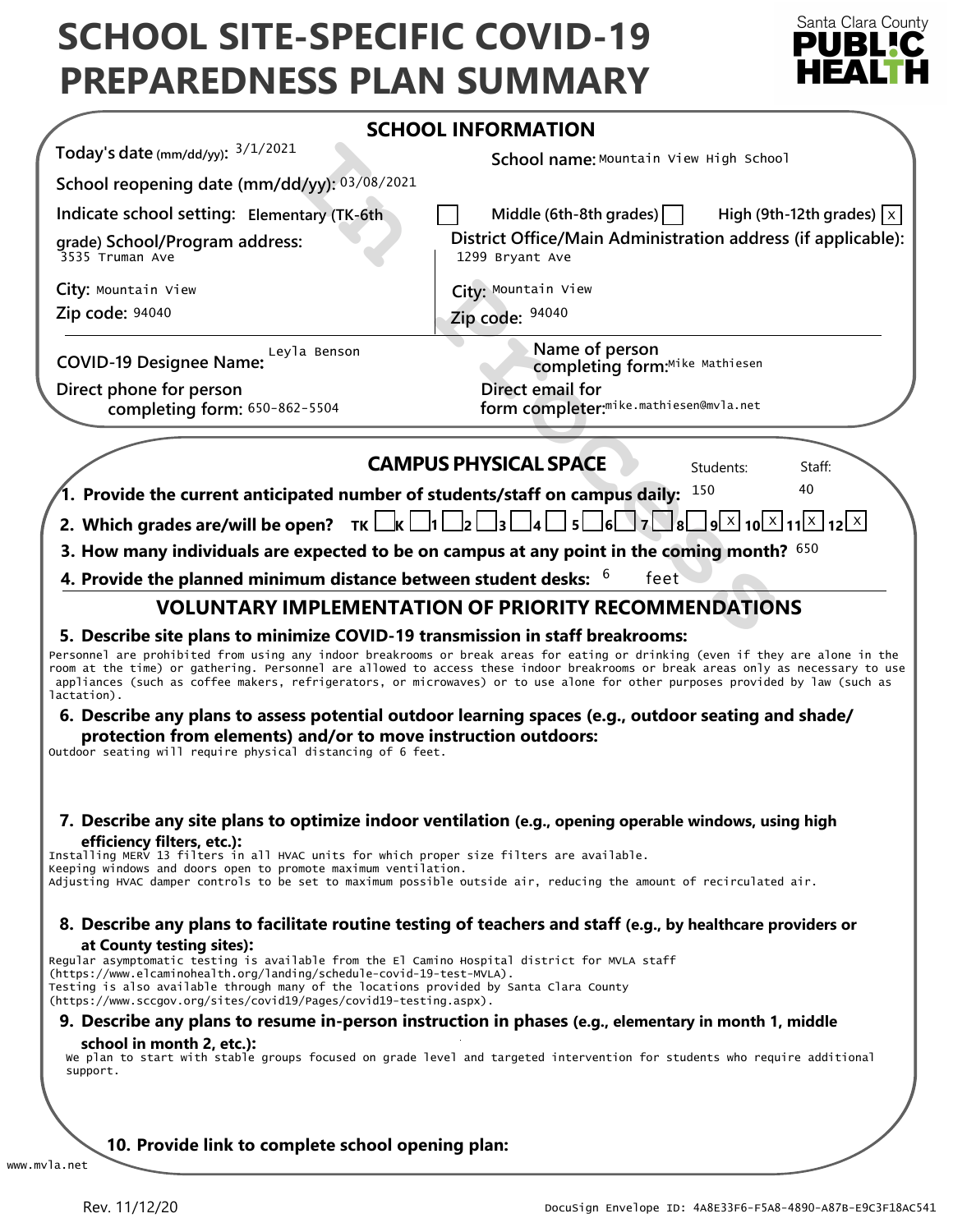# **Visitor Information School Preparedness Plan to Meet County Guidance for COVID-19**

### **(POST ON WEBSITE AND AT ALL SCHOOL ENTRANCES)**

# **VISITORS/VOLUNTEERS**

**The school allows only necessary visitors and volunteers on the campus and will limit the number of students and staff who come into contact with them.**

## **FACE COVERINGS - We will support students and staff wearing masks by:**

We provide clean, undamaged face coverings and ensure they are properly worn by employees over the nose and mouth when indoors, and when outdoors and less than six feet away from another person, including non-employees, and where required by orders from the California Department of Public Health (CDPH) or local health department. Face coverings will be provided by the district and are available in the respective office of each campus.

### **PHYSICAL DISTANCING - We will support physical distancing by:**

Where possible, we ensure at least six feet of physical distancing at all times in our workplace by: Eliminating the need for workers to be in the workplace – e.g., telework or other remote work arrangements. Reducing the number of persons in an area at one time, including visitors. Visual cues such as signs and floor markings to indicate where employees and others should be located or their direction and path of travel. **ISITOR INTORYMOUT (FORTY)**<br>
(POST ON WEBSITE AND AT ALL SCHOOL ENTRANCES)<br>
VISITORS/VOLUNTEERS<br>
The school allows only necessary visitors and volunteers on the campus<br>
will limit the number of students and staff who come

Staggered arrival, departure, work, and break times.<br>Adjusted work processes or procedures to allow greater distance between employees.

# **CLEANING & MAINTENANCE**

#### **We will support cleaning and maintenance of our campus by:**

We implement the following cleaning and disinfection measures for frequently touched surfaces: Follow CDC guidelines for frequency of cleaning and disinfection and appropriate materials to be used. District custodial staff have been provided the appropriate guidance and reference materials. Facilities and custodial leads will order additional supplies in a timely manner to ensure a constant inventory of cleaning and disinfecting supplies.

## **HYGIENE - We will support routine and frequent handwashing by:**

In order to implement effective hand sanitizing procedures, we: Provide employees with an effective hand sanitizer. Hand sanitizer dispensers have been installed in all classrooms and common work spaces (i.e. library, tutorial center, administration office). Individual bottles of hand sanitizer will also be made available.

Soap dispensers in restrooms will be checked regularly and refilled as needed. Encourage employees to wash their hands for at least 20 seconds each time.

# **ROUTINE TESTING - We will encourage and support staff testing by:**

Regular asymptomatic testing is available from the El Camino Hospital district for MVLA staff (https://www.elcaminohealth.org/landing/schedule-covid-19-test-MVLA). Testing is also available through many of the locations provided by Santa Clara County (https://www.sccgov.org/sites/covid19/Pages/covid19-testing.aspx).

• **Families are required to report known cases of COVID-19 in their household to the school immediately. The school will report all known COVID-19 cases to Santa Clara Public Health.**

Rev.

www.mvla.net